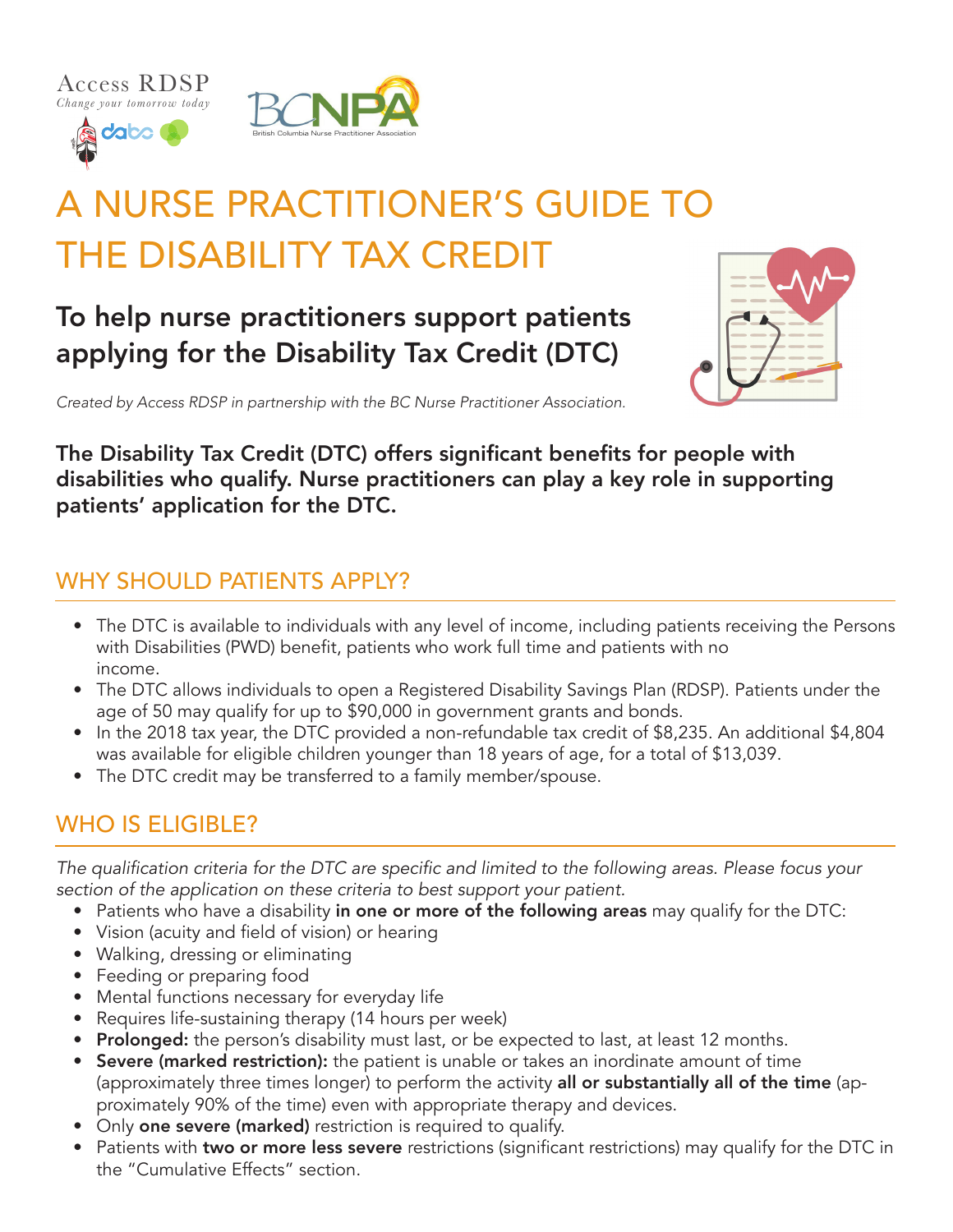# GENERAL APPLICATION TIPS

- Do not include the patient's ability to work, housekeep, manage a bank account, drive or engage in recreational activities.These activities are not considered relevant to DTC eligibility.
- Only complete the sections about your patient's disability. If your patient does not have a speech restriction, for example, it is not necessary to complete that section.

# SECTION-SPECIFIC TIPS

#### Mental functions necessary for everyday life

Patients may qualify under this section, if they have:

- Difficulties with self-care, simple transactions (e.g. grocery shopping), appropriate social interactions, appropriate decision-making and judgment
- A memory impairment
- A mental health impairment characterized by periodic episodes, if these episodes cause the patient to be unable to maintain stable daily functioning without support and/or supervision

#### Cumulative effects

Patients with two or more significant restrictions may qualify under this section. A significant restriction moderately restricts the clients functioning. For example, your patient can prepare food, but must take time to recuperate afterward due to pain or inflammation. Or, your patient is able to carry out most mental functions, but struggles to initiate or respond appropriately in social interactions due to their acquired brain injury.

#### Effects of impairment

Include your patient's relevant diagnoses, while emphasizing the effects of the disabling condition(s) on their everyday life and daily functionality. Compare this functioning to an average person of the same age.

For the patient with mental health challenges, include details such as their need for educational assistance, an inability to manage personal care, risk of self-harm/suicide, effect on social relationships (peers and family members), requirements for repeated instructions or cues, impulsivity, and the effects of medication.

Consider answering the following questions when you complete the "Effects of Impairment" section:

- What is this patient's diagnosis and how does the condition restrict them?
- How often does this effect occur? Explain how the patient is restricted at least 90% of the time.
- Does this patient require help with daily activities? Do they use any assistive devices?
- What is an example from the patient's life which demonstrates how they are impacted by this restriction in function? Do they take 2 or 3 times longer to do a task than the average person?
- Does this patient need any supervision?
- How have this patient's social abilities been impacted by their disability?

# EFFECTS OF IMPAIRMENT | EXAMPLE TEXT

"Cumulative Effects-Walking and Mental Functions: Patient can walk 100 meters, but then must take time to recuperate. Patient can carry out the mental functions necessary for everyday life, but cannot concentrate on any topic for longer than 2 minutes. The cumulative effect of these two significant restrictions is equal to being markedly restricted."